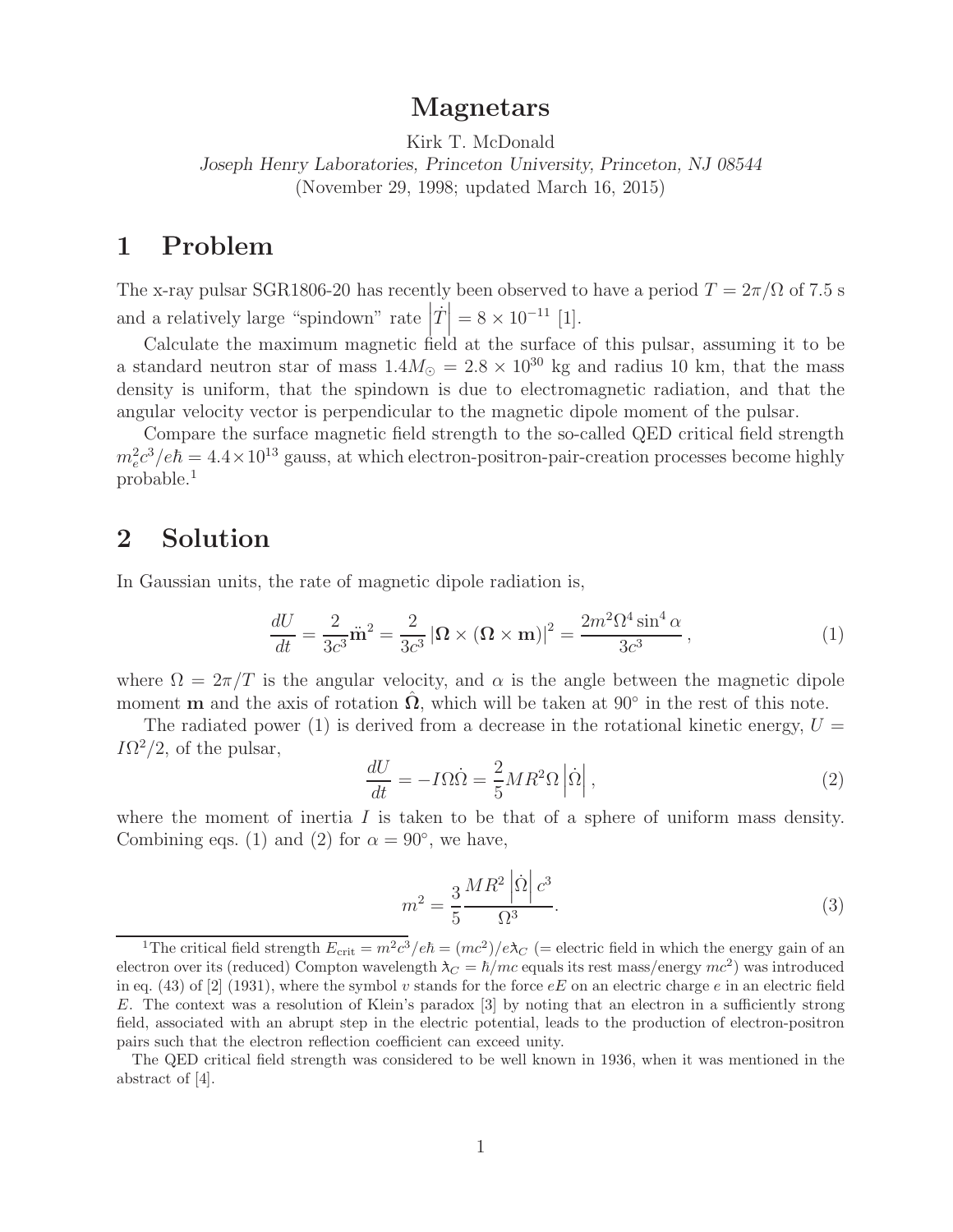Substituting  $\Omega = 2\pi/T$ , and  $\left| \dot{\Omega} \right| = 2\pi \left| \dot{T} \right|$  $\left| T^2 \right|$ , we find,

$$
m^2 = \frac{3}{20\pi^2}MR^2T\left|\dot{T}\right|c^3.
$$
\n<sup>(4)</sup>

The static magnetic field **B** due to dipole **m** is,

$$
\mathbf{B} = \frac{3(\mathbf{m} \cdot \hat{\mathbf{r}})\hat{\mathbf{r}} - \mathbf{m}}{r^3},\tag{5}
$$

so the peak field at radius  $R$  is,

$$
\mathbf{B} = \frac{2\mathbf{m}}{R^3}.\tag{6}
$$

Inserting this in eq. (4), the peak surface magnetic field is related by,

$$
B^2 = \frac{3}{5\pi^2} \frac{MT \left| \dot{T} \right| c^3}{R^4} = \frac{3}{5\pi^2} \frac{(2.8 \times 10^{33})(7.5)(8 \times 10^{-11})(3 \times 10^{10})^3}{(10^6)^4} = 2.8 \times 10^{30} \text{ gauss}^2. (7)
$$

Thus,  $B_{\text{peak}} = 1.7 \times 10^{15} \text{ G} = 38 B_{\text{crit}}$ , where  $B_{\text{crit}} = 4.4 \times 10^{13} \text{ G}$ .

When electrons and photons of kinetic energies greater than 1 MeV exist in a magnetic field with  $B > B_{\text{crit}}$ , they can rapidly lose this energy via electron-positron pair creation.<sup>2</sup>

Kouveliotou *et al.* [1] report that  $B_{\text{peak}} = 8 \times 10^{14}$  G without discussing details of their calculation.

#### **2.1 Force-Free Electrodynamics of the Magnetosphere**

The preceding discussion tacitly assumes there to be vacuum outside the surface of the neutron star. This is not a good approximation, and it is better to suppose the neutron star possesses a magnetosphere of relativistic plasma that supports so-called force-free electrodynamics,<sup>3</sup> meaning that the Lorentz force on the charged particles of the plasma is negligible. An interesting prediction of the force-free magnetohydrodynamics is that even if the neutron star were not rotating it would emit radiation of strength approximately that of eq. (2) [11].

The Lorentz 4-force for a particle of electric charge e and 4-momentum  $p^{\mu}$  can be written as  $eF_{\mu\nu}p^{\nu}$ , where  $F_{\mu\nu}$  is the electromagnetic field 4-tensor. In force-free electrodynamics where the Lorentz force is negligible, the dimensionless parameter,  $4$ 

$$
\Upsilon = \frac{e\hbar}{m^3 c^5} \sqrt{(F_{\mu\nu}p^{\nu})^2} = \frac{\sqrt{(F_{\mu\nu}p^{\nu})^2}}{mc^2 B_{\text{crit}}},\qquad(8)
$$

where m is the rest mass of, say an electron or positron and  $B_{\text{crit}} = m^2 c^3 / e \hbar = 4.4 \times 10^{13} \text{ G}$ , is also negligible. In more ordinary electrodynamics, the parameter  $\Upsilon$  would be roughly

<sup>&</sup>lt;sup>2</sup>This energy loss may be suppressed in the force-free electrodynamics mentioned in sec. 2.1.

<sup>3</sup>The force-free electrodynamics of neutron-star magnetospheres was pioneered in [5], and in [6] for black holes. Among the many subsequent discussions, see, for example, [7, 8, 9, 10].

<sup>&</sup>lt;sup>4</sup>The parameter  $\Upsilon$  was introduced in noninvariant notation in eq. (3.2-1) of [12], and in 4-vector notation as  $\chi$  in [13]. See [14] for an experiment (by the author) in which  $\Upsilon \approx 1$ .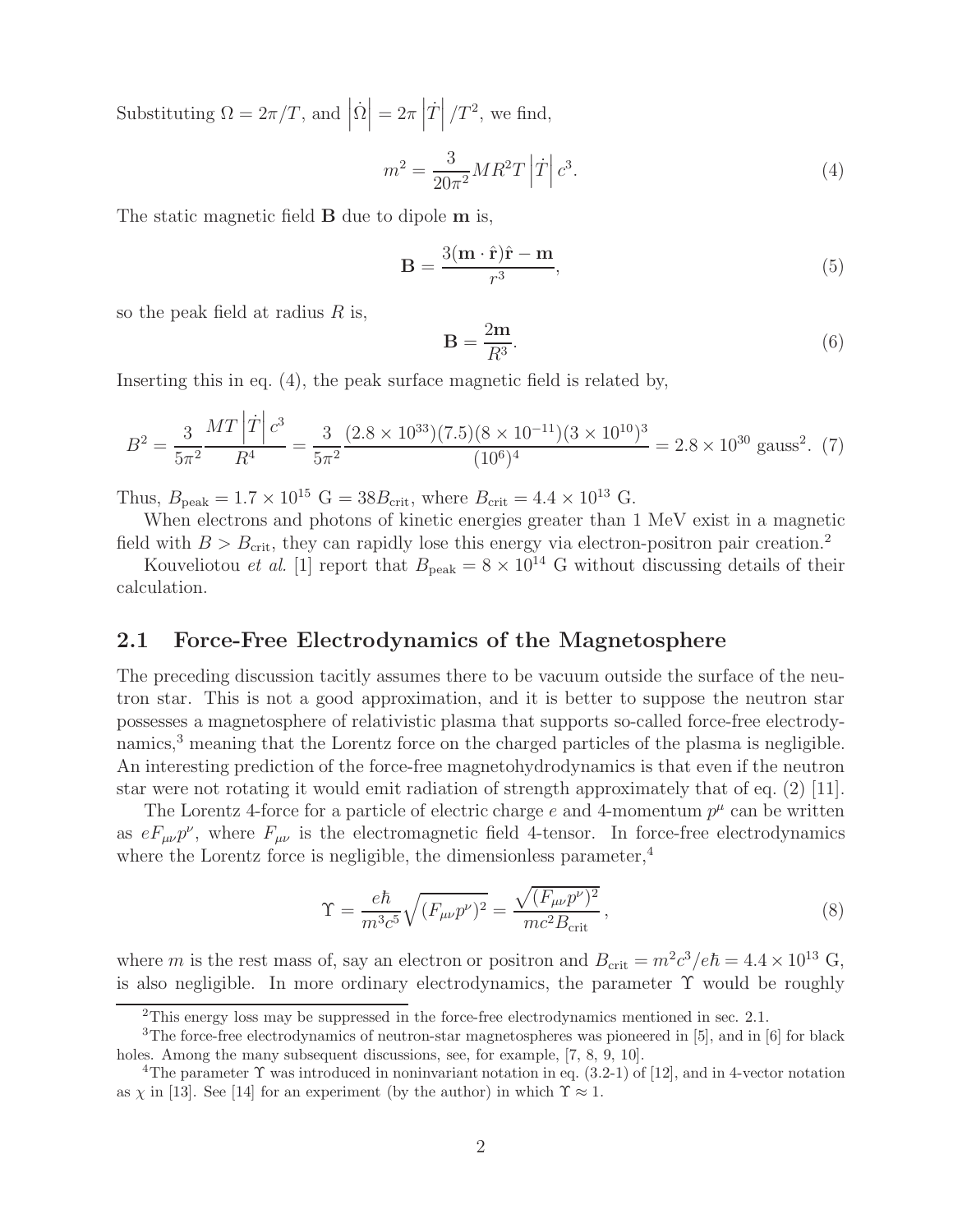$(U/mc<sup>2</sup>)(B/B<sub>crit</sub>)$  (where U is the energy of the electron/positron), which is much larger than unity near the surface of a neutron star.

When the parameter  $\Upsilon \gtrsim 1$ , nonlinear, strong-field QED effects such as "spontaneous" electron-positron-pair creation ("sparking the vacuum") become important. If the forcefree condition  $F_{\mu\nu}p^{\nu} = 0$  holds down to the scale of the electron Compton wavelength  $(\approx 10^{-11}$  cm) in the magnetosphere of a neutron star, then electron-positron-pair creation will be very weak even though  $B/B_{\text{crit}} \gg 1$  there.

# **References**

- [1] C. Kouveliotou *et al.*, *An X-ray pulsar with a superstrong magnetic field in the soft* γ*-ray repeater SGR1806-20*, Nature **393**, 235 (1998), http://kirkmcd.princeton.edu/examples/EM/kouveliotou\_nature\_393\_235\_98.pdf
- [2] F. Sauter, *Uber das Verhalten eines Elektrons im homogenen elektrischen Feld nach der relativistischen Theorie Diracs*, Z. Phys. **69**, 742 (1931), http://kirkmcd.princeton.edu/examples/QED/sauter\_zp\_69\_742\_31.pdf
- [3] O. Klein, *Die Reflexion von Elektronen an einem Potentialsprung nach der relativistischen Dynamik von Dirac*, Z. Phys. **53**, 157 (1929), http://kirkmcd.princeton.edu/examples/QED/klein\_zp\_53\_157\_29.pdf
- [4] W. Heisenberg and H. Euler, *Folgerungen aus der Diracschen Theorie des Positrons*, Z. Phys. **98**, 714 (1936), http://kirkmcd.princeton.edu/examples/QED/heisenberg\_zp\_98\_714\_36.pdf
- [5] P. Goldreich and W.H. Julian, *Pulsar Electrodynamics*, Ap. J. **157**, 869 (1969), http://kirkmcd.princeton.edu/examples/astro/goldreich\_apj\_157\_869\_69.pdf
- [6] R.D. Blandford and R.L. Znajek, *Electromagnetic extraction of energy from Kerr black holes*, Mon. Not. Roy. Astr. Soc. **179**, 433 (1977), http://kirkmcd.princeton.edu/examples/astro/blandford\_mnras\_179\_433\_77.pdf
- [7] T. Uchida, *Theory of force-free electromagnetic fields. I. General theory*, Phys. Rev. E **56**, 2181 (1997), http://kirkmcd.princeton.edu/examples/astro/uchida\_pre\_56\_2181\_97.pdf
- [8] S.S. Komissarov, *Time-dependent, force-free, degenerate electrodynamics*, Mon. Not. Roy. Astr. Soc. **336**, 759 (2002), http://kirkmcd.princeton.edu/examples/astro/komissarov\_mnras\_336\_759\_02.pdf
- [9] T.D. Brennan and S.E. Gralla, *On the magnetosphere of an accelerated pulsar*, Phys. Rev. D **89**, 103013 (2014), http://kirkmcd.princeton.edu/examples/astro/brennan\_prd\_89\_103013\_14.pdf
- [10] M. Freytsis and S.E. Gralla, *QED Plasma and Magnetars* (Mar. 12, 2014), http://arxiv.org/abs/1503.03867